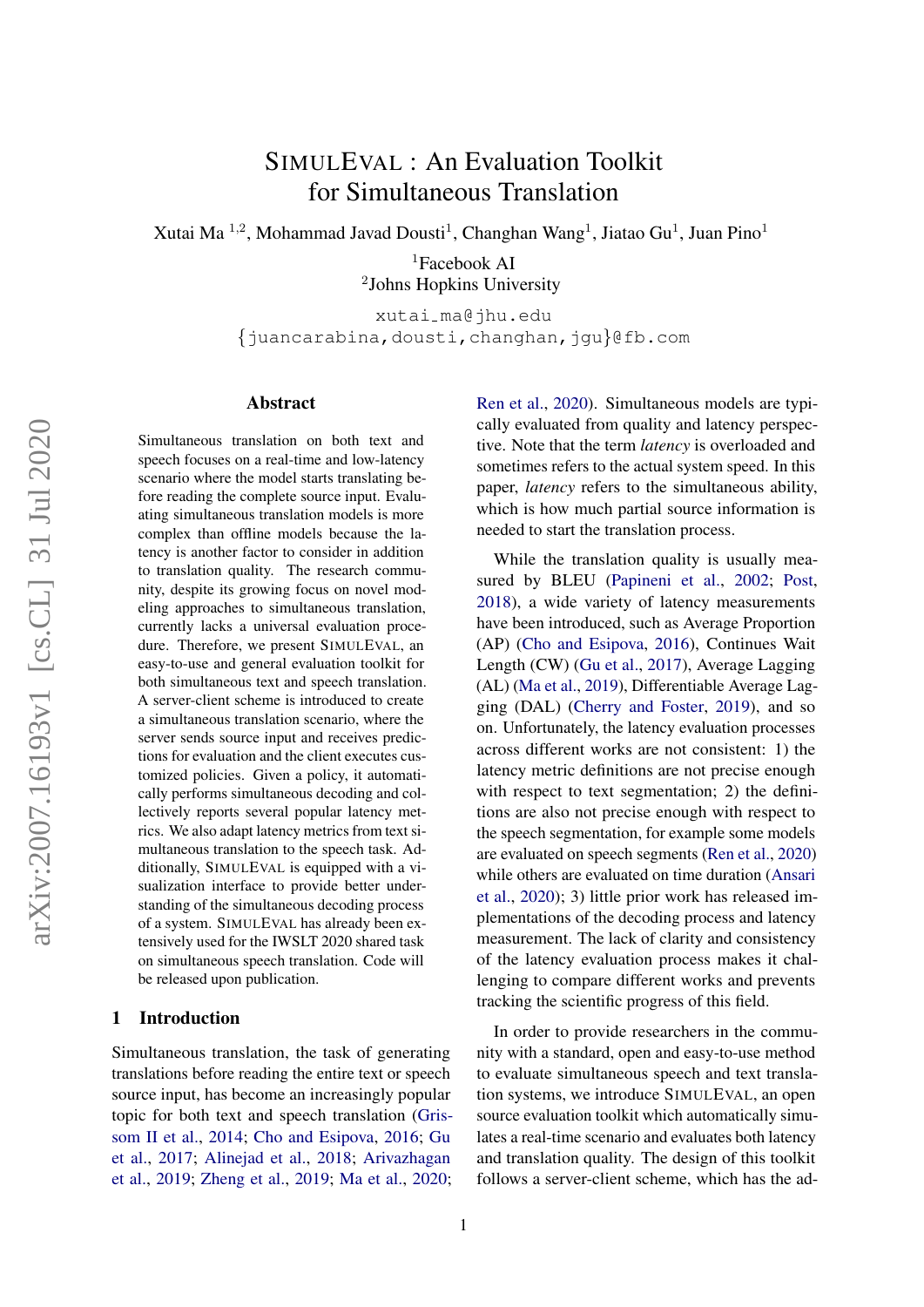vantage of creating a fully simultaneous translation environment and is suitable for shared tasks such as the IWSLT 2020 shared task on simultaneous speech translation<sup>[1](#page-1-0)</sup> or the 1st Workshop on Au-tomatic Simultaneous Translation at ACL [2](#page-1-1)020<sup>2</sup>. The server provides source input (text or audio) upon request from the client, receives predictions from the client and returns different evaluation metrics when the translation process is complete. The client contains two components, an agent and a state, where the former executes the system's policy and the latter keeps track of information necessary to execute the policy as well as generating a translation. SIMULEVAL has built-in support for quality metrics such as BLEU [\(Papineni et al.,](#page-6-6) [2002;](#page-6-6) [Post,](#page-6-7) [2018\)](#page-6-7), TER [\(Snover et al.,](#page-6-10) [2006\)](#page-6-10) and METEOR [\(Banerjee and Lavie,](#page-6-11) [2005\)](#page-6-11), and latency metrics such as AP, AL and DAL. It also support customized evaluation functions. While all latency metrics have been defined for text translation, we discuss issues and solutions when adapting them to the task of simultaneous speech translation. Additionally, SIMULEVAL users can define their own customized metrics. SIMULEVAL also provides an interface to visualize the policy of the agent. An interactive visualization interface is implemented to illustrate the simultaneous decoding process. The initial version of SIMULEVAL was used to evaluate submissions from the first shared task on simultaneous speech translation at IWSLT 2020 [\(Ansari](#page-5-2) [et al.,](#page-5-2) [2020\)](#page-5-2).

In the remainder of the paper, we first formally define the task of simultaneous translation. Next, latency metrics and their adaptation to the speech task are introduced. After that, we provide a high-level overview of the client-server design of SIMULE-VAL. Finally, usage instructions and a case study are provided before concluding.

## 2 Task Formalization

An evaluation corpus for a translation task contains one or several instances, each of which consists of a source sequence  $\boldsymbol{X}=[x_1,...,x_{\mid \boldsymbol{X} \mid}]$  and a reference sequence  $Y^* = [y_1^*, ..., y_{|Y|}^+]$ . The system to be evaluated takes  $X$  as input, and generates  $Y = [y_1, ..., y_{|Y|}]$ . We denote the elements of the  $X, Y$  and  $Y^*$  segments. For text translation, each  $x_j$  is an individual word while for speech

translation,  $x_j$  is a raw audio segment of duration  $T_i$ . In the simultaneous translation task, a system starts generating a hypothesis with partial input only. Then it either reads a new source segment, or writes a new target segment. Assuming  $X_{1:j} = [x_1, ..., x_j], j < |X|$  has been read when generating  $y_i$ , we define the delay of  $y_i$  as

$$
d_i = \begin{cases} j, & \text{when input is text} \\ \sum_{k=1}^j T_k, & \text{when input is speech} \end{cases} \tag{1}
$$

Similar to an offline model, the quality is measured by comparing the hypothesis  $Y$  to the reference  $Y^*$  after the translation process is complete. On the other hand, the latency measurement involves considering partial hypotheses. The latency metrics are calculated from a function which takes a sequence of delays  $\mathbf{D} = [d_1, ..., d_{|\mathbf{Y}|}]$  as input.

#### 3 Latency Evaluation

#### <span id="page-1-3"></span>3.1 Existing Text Latency Metrics

First, we review three latency metrics previously introduced for the text translation task.

Average Proportion (AP) [\(Cho and Esipova,](#page-6-1) [2016\)](#page-6-1), defined in [Eq. \(2\),](#page-1-2) measures the average of proportion of source input read when generating a target prediction.

<span id="page-1-2"></span>
$$
AP = \frac{1}{|\mathbf{X}||\mathbf{Y}|} \sum_{i=1}^{|\mathbf{Y}|} d_i
$$
 (2)

Despite AP's simplicity, several concerns have been raised. Specifically, AP is not length invariant, i.e. the value of the metric depends on the input and output lengths. For instance, AP for a wait-3 model [\(Ma et al.,](#page-6-8) [2019\)](#page-6-8) is 0.72 when  $|\mathbf{X}| = |\mathbf{Y}| = 10$  but 0.52 when  $|\mathbf{X}| = |\mathbf{Y}| = 100$ . Moreover, AP is not evenly distributed on the  $[0, 1]$ interval, i.e., values below 0.5 represent models that have lower latency than an ideal policy, and an improvement of 0.1 from 0.7 to 0.6 is much more difficult to obtain than the same absolute improvement from 0.9 to 0.8 [\(Ma et al.,](#page-6-8) [2019\)](#page-6-8).

Average Lagging (AL) first defines an ideal policy, which is equivalent to a wait-0 policy that has the same prediction as the system to be evaluated. [Ma et al.](#page-6-8) [\(2019\)](#page-6-8) define AL as

AL = 
$$
\frac{1}{\tau(|\mathbf{X}|)} \sum_{i=1}^{\tau(|\mathbf{X}|)} d_i - \frac{(i-1)}{\gamma}
$$
 (3)

<span id="page-1-0"></span><sup>1</sup>[http://iwslt2020.ira.uka.de/doku.php?](http://iwslt2020.ira.uka.de/doku.php?id=simultaneous_translation) [id=simultaneous\\_translation](http://iwslt2020.ira.uka.de/doku.php?id=simultaneous_translation)

<span id="page-1-1"></span><sup>2</sup><https://autosimtrans.github.io/>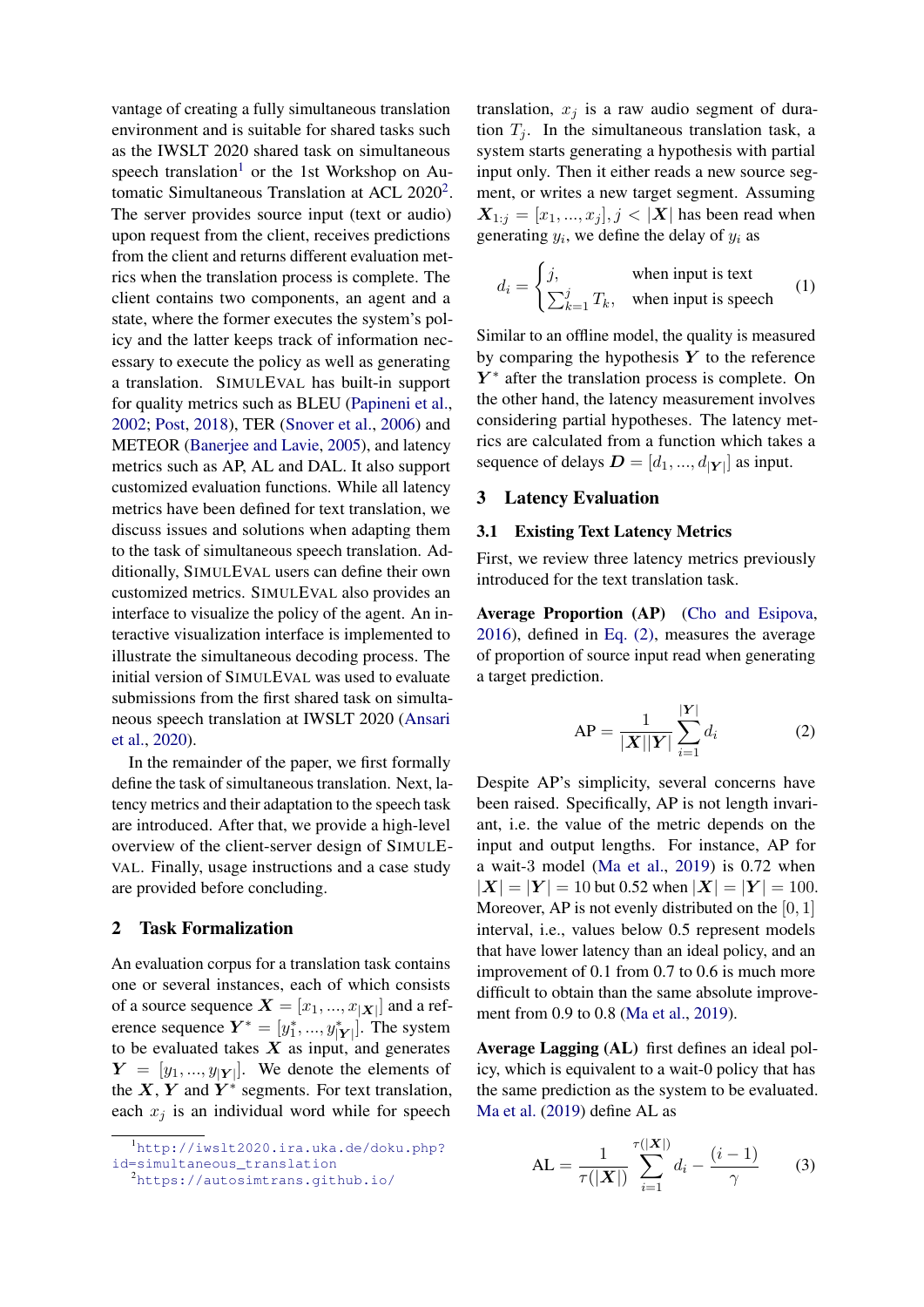where  $\tau(|X|) = \min\{i|d_i = |X|\}$  is the index of the target token when the policy first reaches the end of the source sentence and  $\gamma = |Y|/|X|$ .  $(i - 1) / \gamma$  term is the ideal policy for the system to compare with. AL has good properties such as being length-invariant and intuitive. Its value directly describes the lagging behind the ideal policy.

Differentiable Average Lagging (DAL) introduces a minimum delay of  $1/\gamma$  after each operation. Unlike AL, it considers the tokens when  $i > \tau(|X|)$  [\(Cherry and Foster,](#page-6-9) [2019\)](#page-6-9). It is defined in [Eq. \(4\):](#page-2-0)

<span id="page-2-0"></span>
$$
DAL = \frac{1}{|Y|} \sum_{i=1}^{|Y|} d'_i - \frac{i-1}{\gamma},
$$
 (4)

where

<span id="page-2-2"></span>
$$
d'_{i} = \begin{cases} d_{i} & i = 0\\ \max(d_{i}, d'_{i-1} + \gamma) & i > 0 \end{cases}
$$
 (5)

A minimum delay prevent DAL recovering from lagging once it has been incurred.

### 3.2 Adapting Metrics to the Speech Task

In this section, we adapt the three latency metrics introduced in [Section 3.1](#page-1-3) to the simultaneous speech translation task.

Average Proportion is straightforward to adapt to the speech task and as follows:

AP<sub>speed</sub> = 
$$
\frac{1}{|\mathbf{Y}| \sum_{j=1}^{|\mathbf{X}|} T_j} \sum_{i=1}^{|\mathbf{Y}|} d_i
$$
 (6)

Average Lagging is adapted as follows:

AL<sub>speed</sub> = 
$$
\frac{1}{\tau'(|X|)} \sum_{i=1}^{\tau'(|X|)} d_i - d_i^*,
$$
 (7)

where  $\tau'(|\boldsymbol{X}|)$  =  $\min\{i|d_i = \sum_{j=1}^{\vert \boldsymbol{X} \vert} T_j\}$  and  $d_i^*$  are the delays of an ideal policy, of which the straightforward adaption is  $d_i^* = (i - 1) \times$  $\sum_{j=1}^{\vert \mathbf{X} \vert} T_j / \vert \mathbf{Y} \vert$ . However such adaptation is not robust for models that tend to stop hypothesis generation too early and generate translations that are too short. This is more likely to happen in simultaneous speech translation where a model can generate the end of sentence token too early, for example when there is a long pause even though the entire source input has not been consumed. [Fig. 1](#page-2-1)

<span id="page-2-1"></span>

Figure 1: An example of original AL failed on early stop translation. Red line shows the ideal policy in [\(Ma](#page-6-8) [et al.,](#page-6-8) [2019\)](#page-6-8). Green line depicts the modified ideal policy in this paper. Black demonstrates the alignment between source and target.

illustrate this phenomenon. The red line in [Fig. 1](#page-2-1) corresponds to the ideal policy defined in [\(Ma et al.,](#page-6-8) [2019\)](#page-6-8). We can see that when the model stops generating the translation, the lagging behind the ideal policy is negative. This is because the model stops reading any input after completing hypothesis generation. This kind of model can obtain relatively good latency-quality trade-offs as measured by AL (and BLEU), which does not reflect the reality. We thus define

$$
d_i^* = (i - 1) \cdot \sum_{j=1}^{|X|} T_j / |Y^*|
$$
 (8)

to prevent this issue, i.e., it is assumed that the ideal policy generates the reference rather than the system hypothesis. The newly defined ideal policy is represented by the green line in [Fig. 1.](#page-2-1)

Differentiable Average Lagging for the speech task still uses [Eq. \(4\)](#page-2-0) and [Eq. \(5\)](#page-2-2) with a new  $\gamma$ defined as

$$
\gamma_{\text{speed}} = |\mathbf{Y}| / \sum_{j=1}^{|\mathbf{X}|} T_j \tag{9}
$$

# 4 Architecture

SIMULEVAL simulates a real-time scenario by setting up a server and a client. The server and client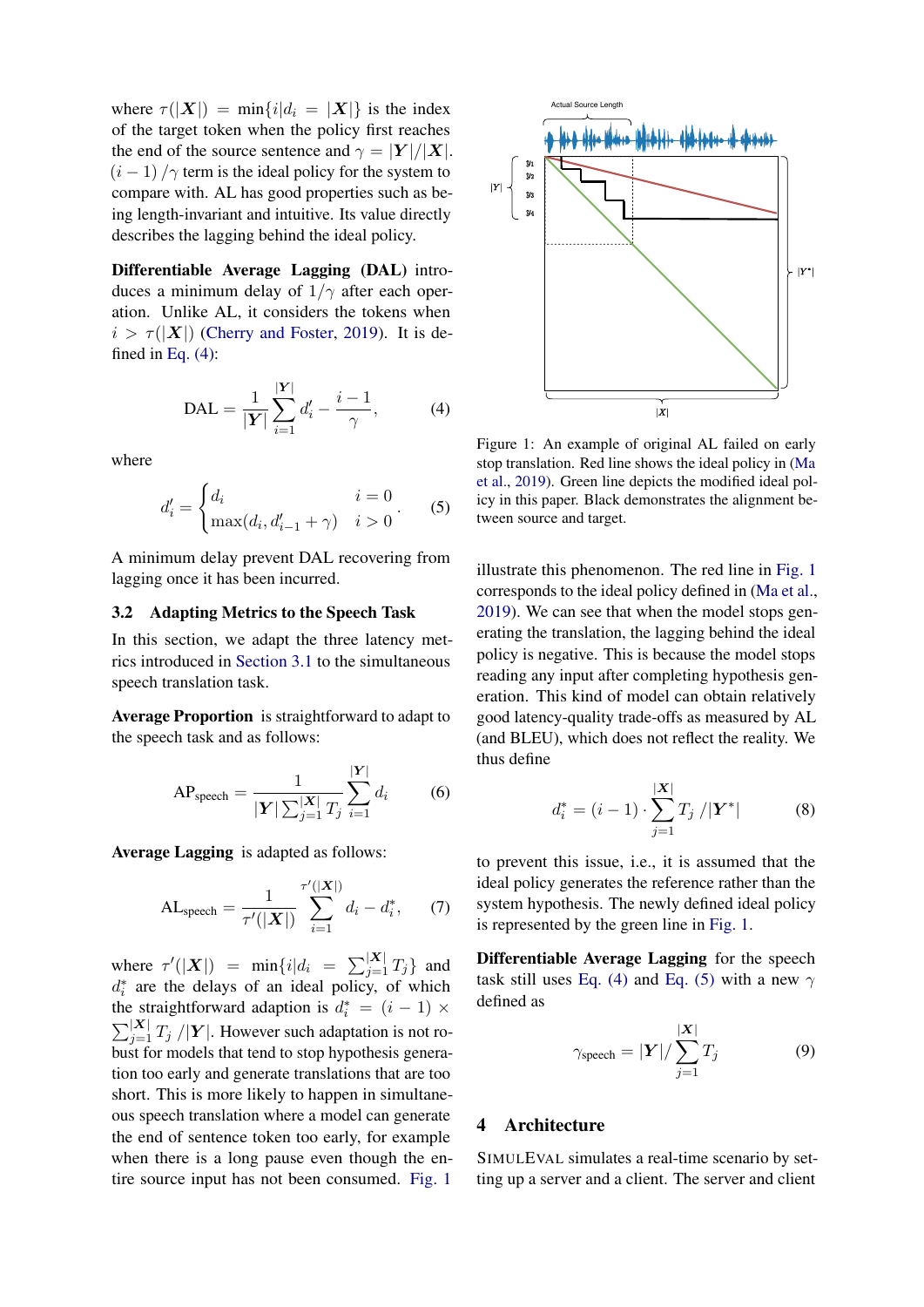<span id="page-3-0"></span>

Figure 2: The architecture of SIMULEVAL. The client executes the policy and the server operates the evaluation.

can be run separately or jointly, and are connected through RESTful APIs. An overview is shown in [Fig. 2.](#page-3-0)

#### 4.1 Server

The server has primarily four functions. First, read source and reference files. Second, send source segments to the client upon a READ action. Third, receive predicted segments from the client upon a WRITE action, and record the corresponding delays. Fourth, run the evaluation on instances.

The evaluation process by the server on one instance is shown in [Algorithm 1.](#page-3-1) Note that in line 18 in [Algorithm 1,](#page-3-1) the server only runs sentencelevel metrics. The server will collect  $Y$ ,  $D$  and T for every instance in the evaluation corpus, and calculate corpus-level metrics after all hypotheses are complete.

<span id="page-3-1"></span>

|    | <b>Algorithm 1</b> Server side algorithm                                           |
|----|------------------------------------------------------------------------------------|
|    | <b>Input:</b> $X = [x_1, , x_{ \mathbf{X} }], Y^* = [y_1^*, , y_{ \mathbf{Y}^* }]$ |
|    | <b>Input:</b> $Y = []$ , $D = []$                                                  |
|    | <b>Input:</b> $i = 0, j = 0, y_0 = BOS, d_0 = 0$                                   |
|    | 1: while $y_i \neq EOS$ do                                                         |
| 2: | $r =$ await_request_from_client()                                                  |

```
3: if r.action == READ then<br>4: if i < |X| then
 4: if j < |X| then<br>5: i i = j + 1i = i + 16: send_segment_to_client(x_j)<br>7: else
 7: else
              send_segment_to_client(EOS)
9: else
           i = i + 111: y_i = r \text{.segment}12: \qquad \qquad \tilde{\textbf{Y}} = \textbf{Y} + [y_i]13: if data type is speech then
14: d_i = d_{i-1} + T_j15: else
16: d_i = j17: D = D + [d_i]18: return evaluate(Y, Y^*, D, T)
```
## 4.2 Client

The client contains two components — an agent and a state. The agent is a user-defined class that operates the policy and generates hypotheses for simultaneous translation, the latter provides functions such as pre-processing, post-processing and memorizing context. The purpose of this design is to make the user free from complicated setups, and focus on the policy. The client side algorithm is shown in [Algorithm 2.](#page-3-2)

<span id="page-3-2"></span>Algorithm 2 Client side algorithm **Input:**  $X = []$ ,  $i = 0$ ,  $j = 0$ ,  $y_0 =$  BOS, State, Agent

|     | 1: while $y_i \neq EOS$ do          |
|-----|-------------------------------------|
| 2:  | $action = Agent.policy(State)$      |
| 3:  | <b>if</b> action $==$ READ then     |
| 4:  | $x =$ request_segment_from_server() |
| 5:  | <b>if</b> x is not EOS then         |
| 6:  | $i = i + 1$                         |
| 7:  | $x_i$ = State.preprocess $(x)$      |
| 8:  | States.update_source $(x_i)$        |
| 9:  | continue                            |
| 10: | $i=i+1$                             |
| 11: | $y_i$ = Agent.predict(State)        |
| 12: | $y_i =$ State.postprocess $(y_i)$   |
| 13: | States.update_target( $y_i$ )       |
| 14: | send_segment_to_server( $u_i$ )     |
|     |                                     |

## 5 Usage Instructions

### 5.1 User-Defined Agent

A user-defined agent class is required for evaluation, along with the user's model specific arguments. The user is able to add customized arguments and initialize the model. Two functions must be defined in order to successfully run online decoding. The first one is "policy", which takes the state as input and returns a decision on whether to perform a *read* or *write* action. The other function is "predict" which will be called when the "policy" returns a *write* action and return a new target prediction given the state. An example of a text wait- $k$ model is shown below.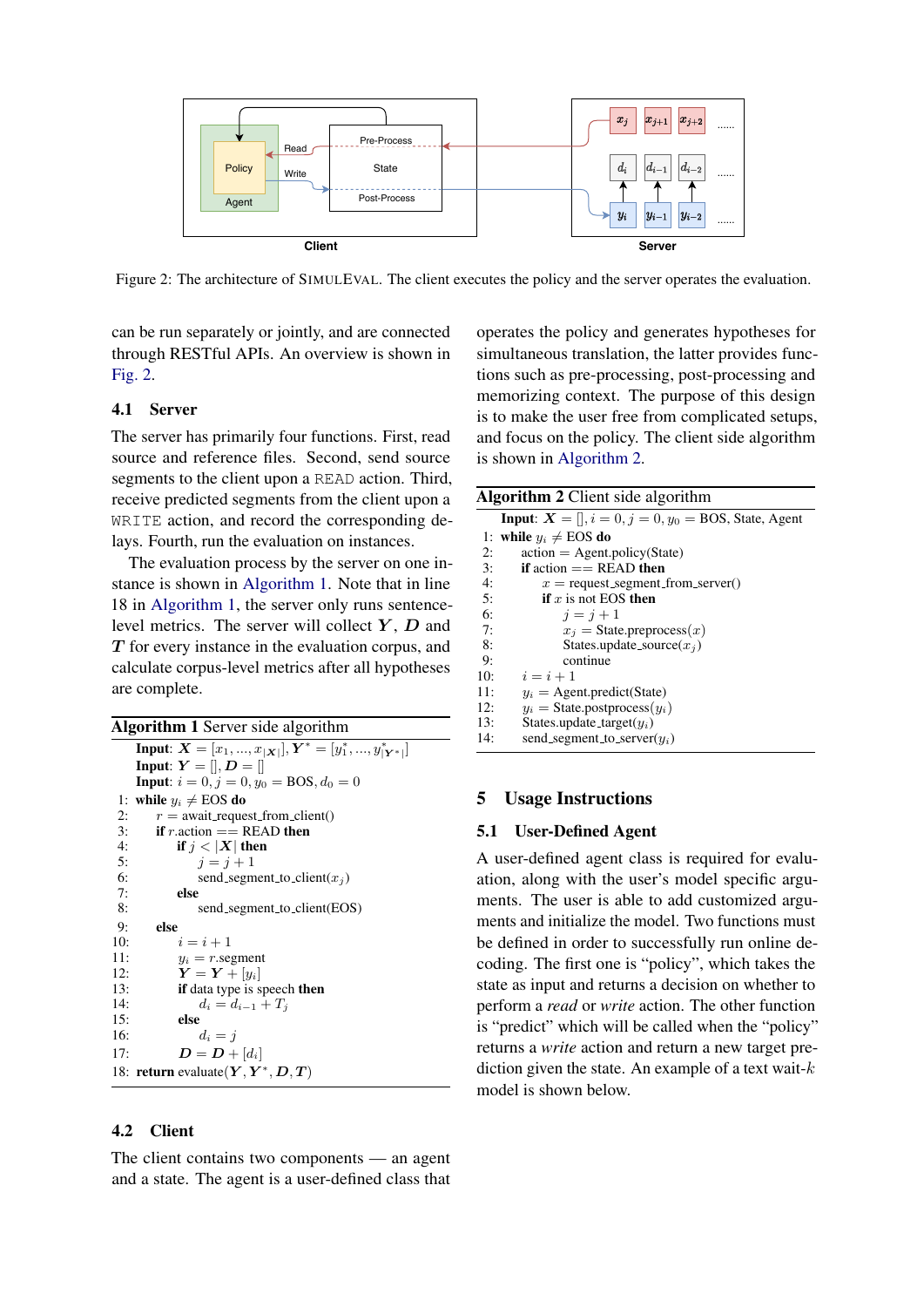```
from simuleval.agents import TextAgent
from simuleval import READ_ACTION, WRITE_ACTION,
 ,→ DEFAULT_EOS
# User defined model code
from user_library import init_model
class WaitKTextAgent(TextAgent):
    def __init__(self, args):<br>super().__init__(args)
        # Initialization
        self.waitk = args.waitk
        self.model = init_model(args.model)
    @staticmethod
    def add_args(parser):
        # Customized arguments
        parser.add_argument(
             "--waitk", type=int,
            help="Lagging between source and
             ,→ target")
        parser.add_argument(
             "--model", help="model specifics")
    def preprocess(self, state):
         # preprocess code
        return state
    def postprocess(self, state):
         # postprocess code
        return state
    def policy(self, state):
         # Make a decision here
        if (
            len(state.source) - len(state.target)
             < self.waitk
            and not state.finish read()
        ):
            return READ
        else:
            return WRITE
    def predict(self, state):
         # Predict a token here
        # Called when self.policy() returns
             WRITE ACTION
        return model.predict(state)
```
Listing 1: An example of user defined agent class for a text wait-k model.

Additionally, the user can define pre-processing or post-processing methods to handle different types of input. For example, for a speech translation model, the pre-processing method can be a feature extraction function that converts speech samples to filterbank features while for text translation, the pre-processing can be tokenization or subword splitting. Post-processing can implement functions such as merging subwords and detokenization.

# 5.2 User-Defined Client

A typical user will only need to implement an agent and will rely on the out-of-the-box client implementation of [Algorithm 2.](#page-3-2) However, sometimes, a user may want to customize the client, for example if they want to use a different programming language than Python or make the implementation of [Al](#page-3-2)[gorithm 2](#page-3-2) more efficient. In that case, they can take advantage of the RESTful APIs between the

client and the server described in [Table 1.](#page-5-3) Users can easily plug in these APIs into their own client implementations.

# 5.3 Evaluation

With a well-defined agent class, SIMULE-VAL is able to start the evaluation automatically. Assuming the agent class is stored in text\_waitk\_agent.py, the evaluation can be run in one single command or separate commands:

```
simuleval \
  --output $OUT_DIR \
  --source $SOURCE \
  --reference $TARGET \
  --agent text_waitk_agent.py \
  --waitk 3 \
  --model $MODEL_PARAMS
```
Listing 2: Evaluation command (joint)

```
simuleval server \
  --output $OUT_DIR \
    --port 5000 \
  --source $SOURCE \
  --reference $TARGET &
simuleval client \
  --port 5000 \
  --agent text_waitk_agent.py \
  --waitk 3 \
  --model $MODEL_PARAMS
```

```
Listing 3: Evaluation command (Separate)
```
After all hypotheses are generated, the intermediate results and corpus level evaluation metrics will be saved in the output directory. SIMULEVAL also supports resuming an evaluation if the process has been interrupted.

# 5.4 Visualization

SIMULEVAL provides a web user interface (UI) for visualizing the online decoding process. [Fig. 3](#page-5-4) shows an interactive example on simultaneous speech translation. A user can move the cursor to find the corresponding translation at a certain point. The visualization server can be simply started by

```
simuleval server --visual --log-dir $OUT_DIR
```
The default port is 7777 and the web UI can be accessed at <http://ip-of-server:7777>.

# 5.5 Case Study: IWSLT 2020

In order to avoid inconsistencies in how latency metrics are computed and to ensure fair comparisons between results presented in research papers, we encourage the research community to use SIMULEVAL when reporting latency in the future.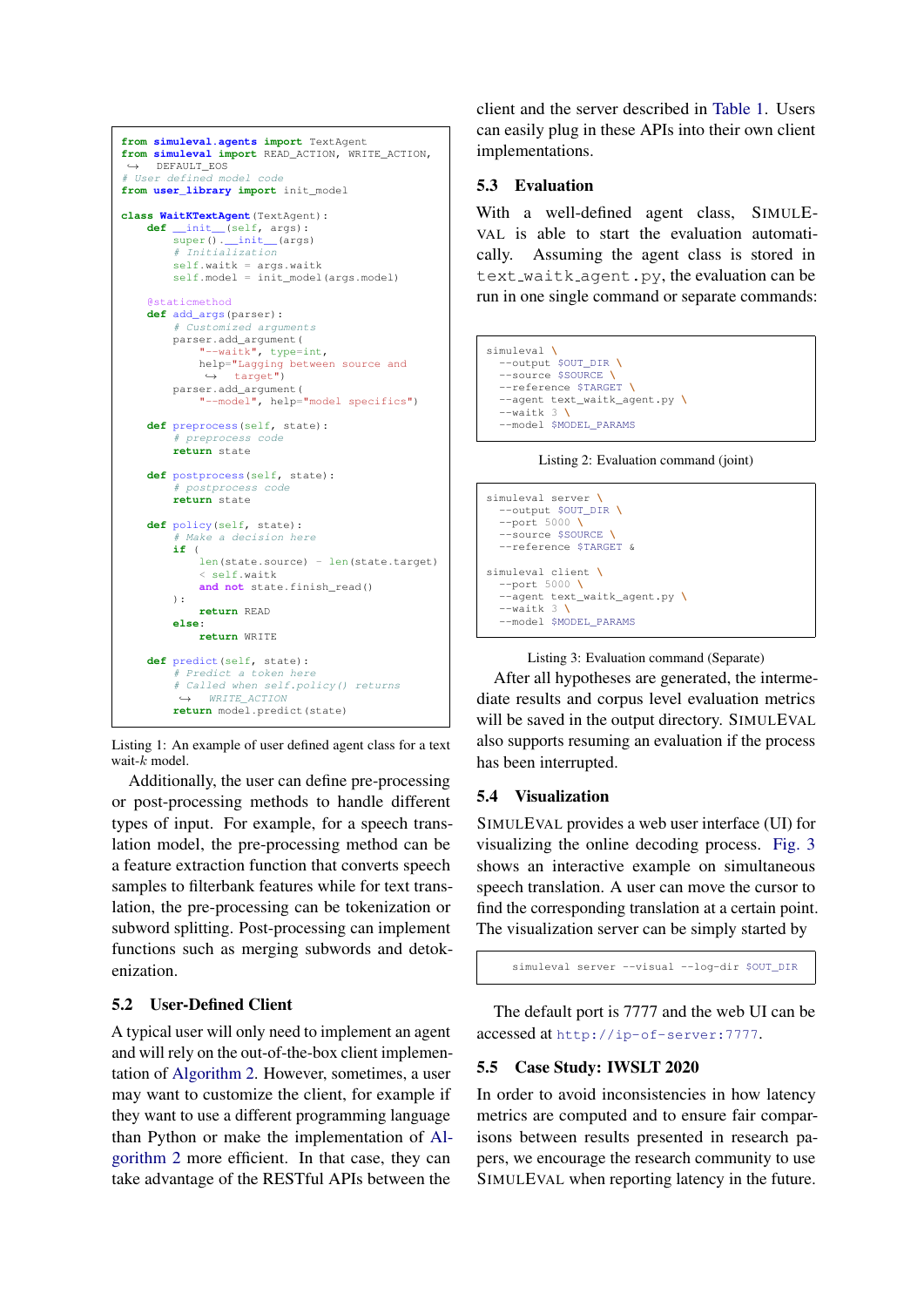<span id="page-5-3"></span>

| Function                                                                                          | Endpoint   Params        |                                                                                                                      | Response / Body       |
|---------------------------------------------------------------------------------------------------|--------------------------|----------------------------------------------------------------------------------------------------------------------|-----------------------|
| Get next source segment $x_i$<br>Get next $T_i$ ms speech segment $x_i$<br>Send a predicted $y_i$ | /src<br>$/$ src<br>/hypo | $\{sent_id: sent_idx\}$<br>{sent_id: sent_idx, segment_size: $T_i$ } $\mid x_i$ (samples)<br>$\{sent_id: sent_idx\}$ | $x_i$ (text)<br>$y_i$ |

Table 1: A subset of the RESTful APIs for the SIMULEVAL server.

<span id="page-5-4"></span>

| SimulEval Home Docs Options "                                                                                                                                                                                                                                                                                                                                                                                                                                                                                       | Instance index       | Visualize |
|---------------------------------------------------------------------------------------------------------------------------------------------------------------------------------------------------------------------------------------------------------------------------------------------------------------------------------------------------------------------------------------------------------------------------------------------------------------------------------------------------------------------|----------------------|-----------|
| <b>Instance Index</b><br><b>Average Lagging</b><br><b>Average Proportion</b>                                                                                                                                                                                                                                                                                                                                                                                                                                        | 1<br>1978.30<br>0.62 |           |
| Differentiable Average Lagging<br><b>Computation-Aware Average Lagging</b>                                                                                                                                                                                                                                                                                                                                                                                                                                          | 2368.58<br>4779.16   |           |
| Und das überrascht vielleicht etwas, weil sich meine Vollzeitbeschäftigung bei der Stiftung hauptsächlich um Impfstoffe und Saatgut dreht, um die Dinge, die<br>wir erfinden und liefern müssen um den ärmsten 2 Milliarden ein besseres Leben zu ermöglichen.<br><b>Hypothesis</b><br>Und das mag etwas überraschend erscheinen, weil meine Vollzeit-Stiftung hauptsächlich über Impfstoffe und Samen und Samen ist, über die wir brauchen,<br>um die ärmsten zwei Milliarden zu leben, bessere Leben zu schaffen. |                      |           |
|                                                                                                                                                                                                                                                                                                                                                                                                                                                                                                                     |                      |           |
| Play / Pause                                                                                                                                                                                                                                                                                                                                                                                                                                                                                                        |                      |           |

Figure 3: Visualization interface of SIMULEVAL.

In addition, an earlier version of SIMULEVAL was used in the context of the first simultaneous speech translation shared task at IWSLT [\(Ansari](#page-5-2) [et al.,](#page-5-2) [2020\)](#page-5-2), where it is of paramount importance to have the same evaluation conditions for all submissions. In order to preserve the integrity of the evaluation process, the test set, including the source side, could not be released to participants. This motivated the client-server design, where participants defined their own agent file and submitted their system in a Docker [\(Merkel,](#page-6-12) [2014\)](#page-6-12) environment. The organizers of the task were then able to run SIMULEVAL and score each submission in a consistent way, even for systems implemented in different frameworks.

#### 6 Conclusion

In this paper, we introduced SIMULEVAL, a general and easy-to-use evaluation toolkit for simultaneous speech and text translation. It simulates a real-time scenario with a server-client scheme and automatically evaluates simultaneous translation given a user-defined agent, both for text and speech. Furthermore, it provides a visualization interface for the user to track the online decoding process. We introduced example use cases of the toolkit and showed that its general design allows evaluation

on different frameworks. We encourage future research on simultaneous speech and text translation to make use of this toolkit in order to obtain an accurate and standard comparison of the latency between different systems.

#### References

- <span id="page-5-0"></span>Ashkan Alinejad, Maryam Siahbani, and Anoop Sarkar. 2018. Prediction improves simultaneous neural machine translation. In *Proceedings of the 2018 Conference on Empirical Methods in Natural Language Processing*, pages 3022–3027.
- <span id="page-5-2"></span>Ebrahim Ansari, amittai axelrod, Nguyen Bach, Ondˇrej Bojar, Roldano Cattoni, Fahim Dalvi, Nadir Durrani, Marcello Federico, Christian Federmann, Jiatao Gu, Fei Huang, Kevin Knight, Xutai Ma, Ajay Nagesh, Matteo Negri, Jan Niehues, Juan Pino, Elizabeth Salesky, Xing Shi, Sebastian Stuker, Marco ¨ Turchi, Alexander Waibel, and Changhan Wang. 2020. [FINDINGS OF THE IWSLT 2020 EVALU-](https://www.aclweb.org/anthology/2020.iwslt-1.1)[ATION CAMPAIGN.](https://www.aclweb.org/anthology/2020.iwslt-1.1) In *Proceedings of the 17th International Conference on Spoken Language Translation*, pages 1–34, Online. Association for Computational Linguistics.
- <span id="page-5-1"></span>Naveen Arivazhagan, Colin Cherry, Wolfgang Macherey, Chung-Cheng Chiu, Semih Yavuz, Ruoming Pang, Wei Li, and Colin Raffel. 2019. [Monotonic infinite lookback attention for simulta](https://www.aclweb.org/anthology/P19-1126)[neous machine translation.](https://www.aclweb.org/anthology/P19-1126) In *Proceedings of the*